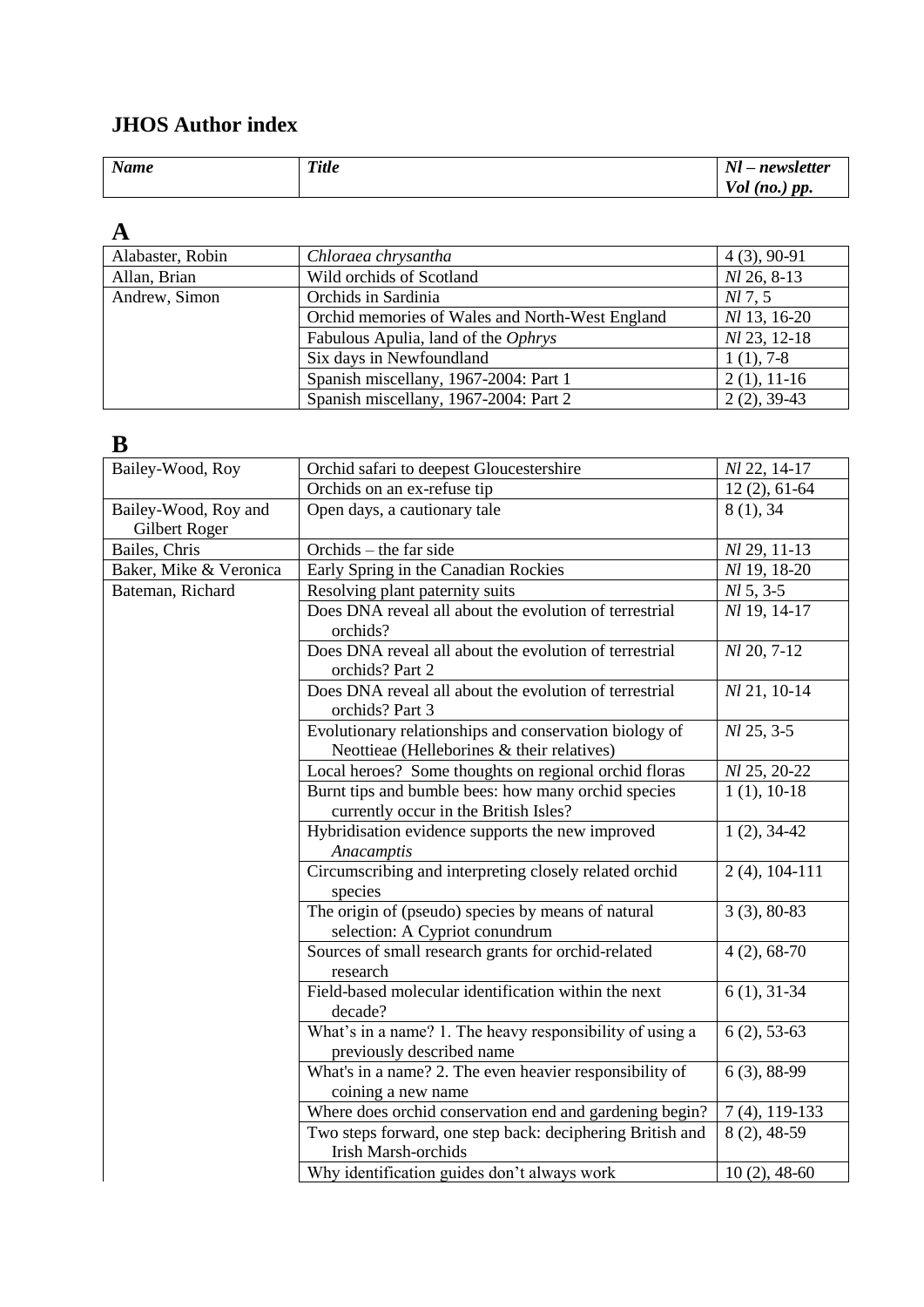|                                     | Plumbing the depths: a review of recent research on<br>terrestrial orchid mycorrhizae                   | $11(3), 81-93$               |
|-------------------------------------|---------------------------------------------------------------------------------------------------------|------------------------------|
|                                     | Orchid prospecting: from the birth of the tetrad to the<br>Google era                                   | 14 (3), 95-103               |
| Bateman, Richard &<br>Rudall, Paula | Survey of floral mutants in terrestrial orchids: an<br>update                                           | Nl 25, 22-23                 |
|                                     | Orchids of western Tuscany: 1. Elba                                                                     | $4(2), 44-52$                |
|                                     | Orchids of western Tuscany: 2. Apuan and Orecchiellan<br>Alps                                           | $4(3), 82-88$                |
|                                     | Earth, wind, fire and ice: orchid hunting in Iceland                                                    | $12(3), 83-91$<br>12(4), 113 |
| Bateman, Richard &<br>Sexton, Roy   | Survey of the spurs of European butterfly orchids                                                       | $4(2), 60-63$                |
|                                     | Ongoing HOS Platanthera spur-length survey, a great<br>success                                          | $5(1), 20-23$                |
|                                     | HOS Platanthera spur-length survey concludes:<br>correlation between spur length and leaf width is weak | $6(4)$ , 136-140             |
| Batten, Vikki                       | A first fieldtrip                                                                                       | $6(4)$ , 121                 |
| Blackman, Alan                      | 57 French varieties                                                                                     | Nl 15, 17-20                 |
|                                     | Orchids south of the 45th parallel - Southern France                                                    | $4(4), 114-119$              |
|                                     | More on badgers or birds                                                                                | 5(2), 40                     |
| Blundell, Adrian                    | Seed & fungus bank update                                                                               | $Nl$ 2, 10-11                |
|                                     | Low-tech sowing                                                                                         | $Nl$ 3, 9-10                 |
|                                     | see also Dash Alan                                                                                      |                              |
| Brown, Andrew                       | <b>Suffolk Lizard Orchid</b>                                                                            | 13 (2), 49-52                |
|                                     | See also Storey, Jeremy, et al.                                                                         |                              |
| Brownsword, Malcolm                 | Some easy to grow hardy orchids                                                                         | 3 (4), 110-111               |
|                                     | Site secrecy                                                                                            | $4(1), 33-34$                |
|                                     | Hartslock hybrids and Green Hairstreak                                                                  | $4(4)$ , 119-120             |
| Burgess, Suzanne                    | see Sexton, Roy                                                                                         |                              |
| Butterfield, Ian                    | Pleiones                                                                                                | $1(3), 69-70$                |

#### **C**

| Carthy, Nick                          | An orchid excursion in the Dordogne                                                                                     | $3(4)$ , 112-115    |
|---------------------------------------|-------------------------------------------------------------------------------------------------------------------------|---------------------|
| Christofides, Yiannis                 | Orchids of the Dolomites                                                                                                | $11(1), 26-31$      |
|                                       | Cyprus orchids $-$ an update                                                                                            | $12(2), 54-60$      |
| Church, Bill                          | The first orchid                                                                                                        | Nl 12, 28-29        |
| Claessens, Jean                       | Himantoglossum metlesicsianum in Northern Tenerife: an<br>endangered orchid                                             | $12(1), 23-29$      |
| Claessens, Jean &<br>Kleynen, Jacques | The pollination of European orchids. Part 1: Introduction<br>and the genera Orchis and Dactylorhiza                     | $10(3)$ , 83-89     |
|                                       | The pollination of European orchids. Part 2: Cypripedium<br>and Cephalanthera                                           | $10(4)$ , $114-120$ |
|                                       | The pollination of European orchids. Part 3: Limodorum<br>and <i>Epipactis</i>                                          | $11(2), 64-71$      |
|                                       | The pollination of European orchids. Part 4: Goodyera<br>and Spiranthes                                                 | $13(2), 54-61$      |
|                                       | The pollination of European orchids. Part 5:<br>Himantoglossum and Anacamptis, two examples of<br>deceptive pollination | 13 (4), 114-122     |
|                                       | The pollination of European orchids. Part 6: Nectar as<br>attractant: Gymnadenia conopsea and Neottia ovata             | 14 (4), 130-136     |
| Clark, Michael/Mike                   | Orchids of Kenfig NNR, South Wales                                                                                      | $6(2)$ , 44-47      |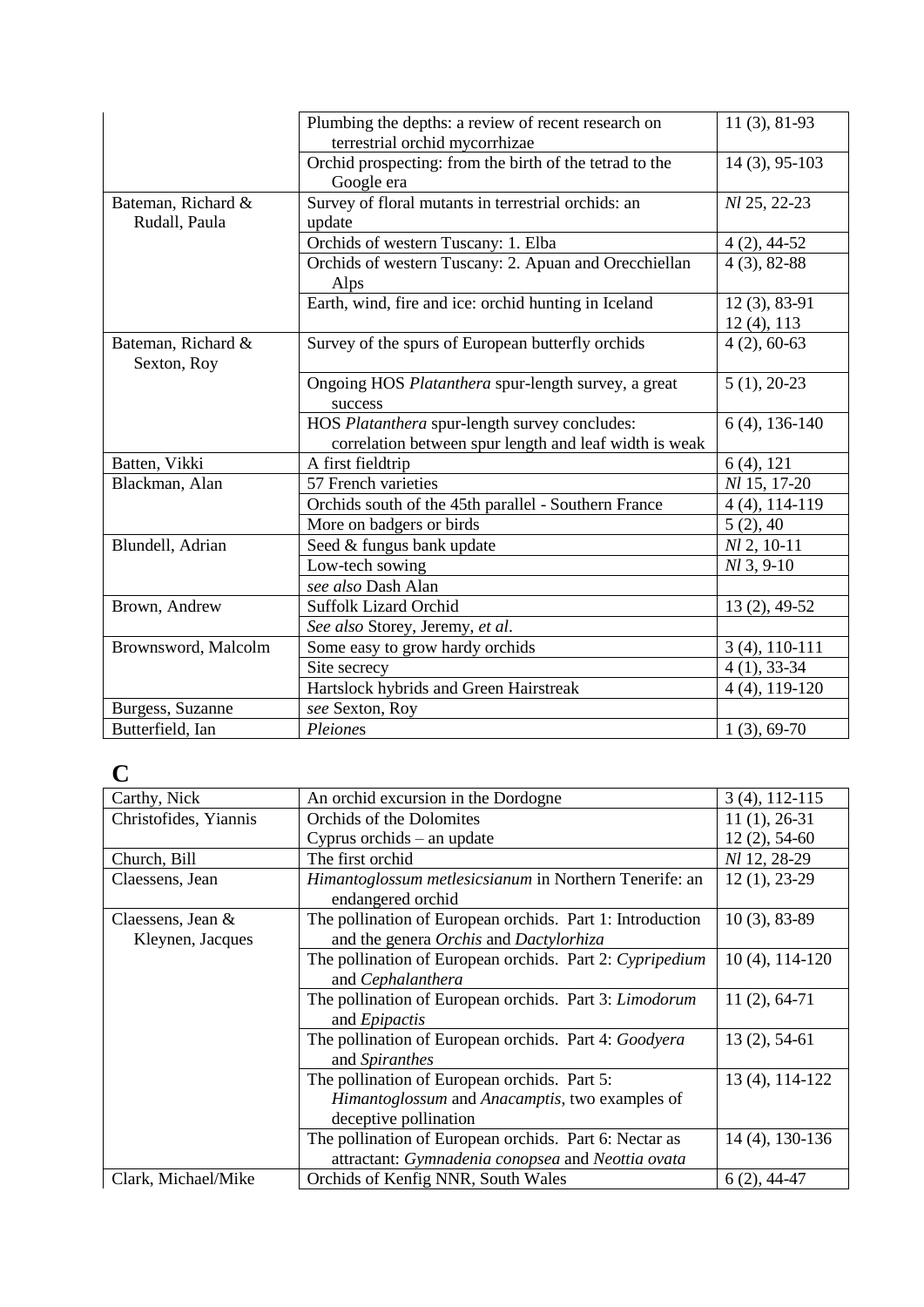|                      | Studies on Epipactis helleborine s.l. Kenfig NNR             | $8(1), 24-28$    |
|----------------------|--------------------------------------------------------------|------------------|
|                      | Discovery of Dactylorhiza praetermissa x Gymnadenia          | $9(1), 34-35$    |
|                      | densiflora at Kenfig NNR                                     |                  |
|                      | The Oxwich Epipactis                                         | $10(4)$ , $120$  |
|                      | Ophrys apifera Huds. var. cambrensis M.J.Clark, var.         | $12(2), 66-67$   |
|                      | nov. To name or not to name                                  |                  |
| Clay, Colin          | Viruses in orchids - the story so far                        | $Nl$ 7, 6-9      |
|                      | Could molluscicides cause phytotoxicity to terrestrial       | Nl 18, 17-18     |
|                      | orchids?                                                     |                  |
|                      | Digital photography                                          | Nl 29, 9-11      |
|                      | Orchid mycorrhiza - in intimate association                  | $3(4), 115-117$  |
| Clements, Steve      | see Tarrant, Moira                                           |                  |
| Cole, Sean           | Naming new orchid taxa; what are the rules?                  | $5(3), 86-90$    |
|                      | Update on UK orchids in 2009                                 | $7(1), 29-32$    |
|                      | Ghost Orchid project 2014                                    | 11(3), 106       |
|                      | The Ghost Orchid in England $-$ a history: Part 1 - the west | 11 (4), 124-129  |
|                      | The Ghost Orchid in England – a history: Part $2$ – the      | $12(1), 12-21$   |
|                      | Chilterns                                                    |                  |
| Cole, Sean & Waller, | A discovery of Serapias lingua in Essex                      | 14 (4), 138-141  |
| Mike                 |                                                              |                  |
| Corkhill, Peter      | Cypripediums in China $-$ or is there anything left to be    | Nl 11, 3-4       |
|                      | said about Cypripediums?                                     |                  |
|                      | Division of established Cypripediums                         | Nl 11, 17-18     |
|                      | Disa uniflora cultivation                                    | Nl 16, 9-11      |
|                      | Cypripediums in China                                        | $1(4)$ , 101-104 |
| Cootes, Jim          | see Storey, Jeremy, et al.                                   |                  |
| Cribb, Phillip       | Cypripediums in China                                        | Nl 15, 4-7       |
|                      | Orchids in the Herbarium of Felix Platter                    | 8 (3), 90-97     |
| Cribb, Phillip and   | Gilbert White's orchids                                      | $7(3), 86-93$    |
| Roberts, David       |                                                              |                  |
| Curtis, Tom &        | OrchidIreland                                                | $6(2), 67-69$    |
| Thompson, Robert     |                                                              |                  |

## **D**

| Dash, Alan             | Grower's diary: a year of tuberous terrestrial orchid    | $Nl$ 1, 11-13 |
|------------------------|----------------------------------------------------------|---------------|
|                        | culture - part 1                                         |               |
|                        | Grower's diary part 2                                    | $Nl$ 2, 14-15 |
|                        | Grower's diary part 3                                    | $Nl$ 3, 14-15 |
|                        | Grower's diary part 4                                    | $Nl$ 4, 12-13 |
|                        | English Nature species recovery project - Lady's Slipper | $Nl$ 7, 10    |
|                        | Orchid                                                   | $Nl$ 11, 9    |
|                        | Dactylorhiza cultivation and propagation                 | $Nl$ 9, 16-17 |
|                        | Dactylorhizas from seed                                  | Nl 12, 14-18  |
|                        | Getting started – the basics of hardy orchid cultivation | Nl 21, 14-20  |
|                        | see also Manuel, Richard                                 |               |
| Dash, Alan & Blundell, | Seedling weaning                                         | $Nl$ 9, 10    |
| Adrian                 |                                                          |               |
| Dash, Carol            | A DIY glove box                                          | Nl 3, 13-14   |
|                        | A DIY flow cabinet                                       | $Nl$ 4, 10-11 |
|                        | Favourite orchids - Orchis longicornu                    | Nl 7, 13-15   |
|                        | Filzmoos, a flowery corner of Austria                    | Nl 12, 18-22  |
|                        | Orchid hunting in the Dolomites                          | Nl 14, 7-12   |
|                        | A small corner of Canada                                 | Nl 19, 5-10   |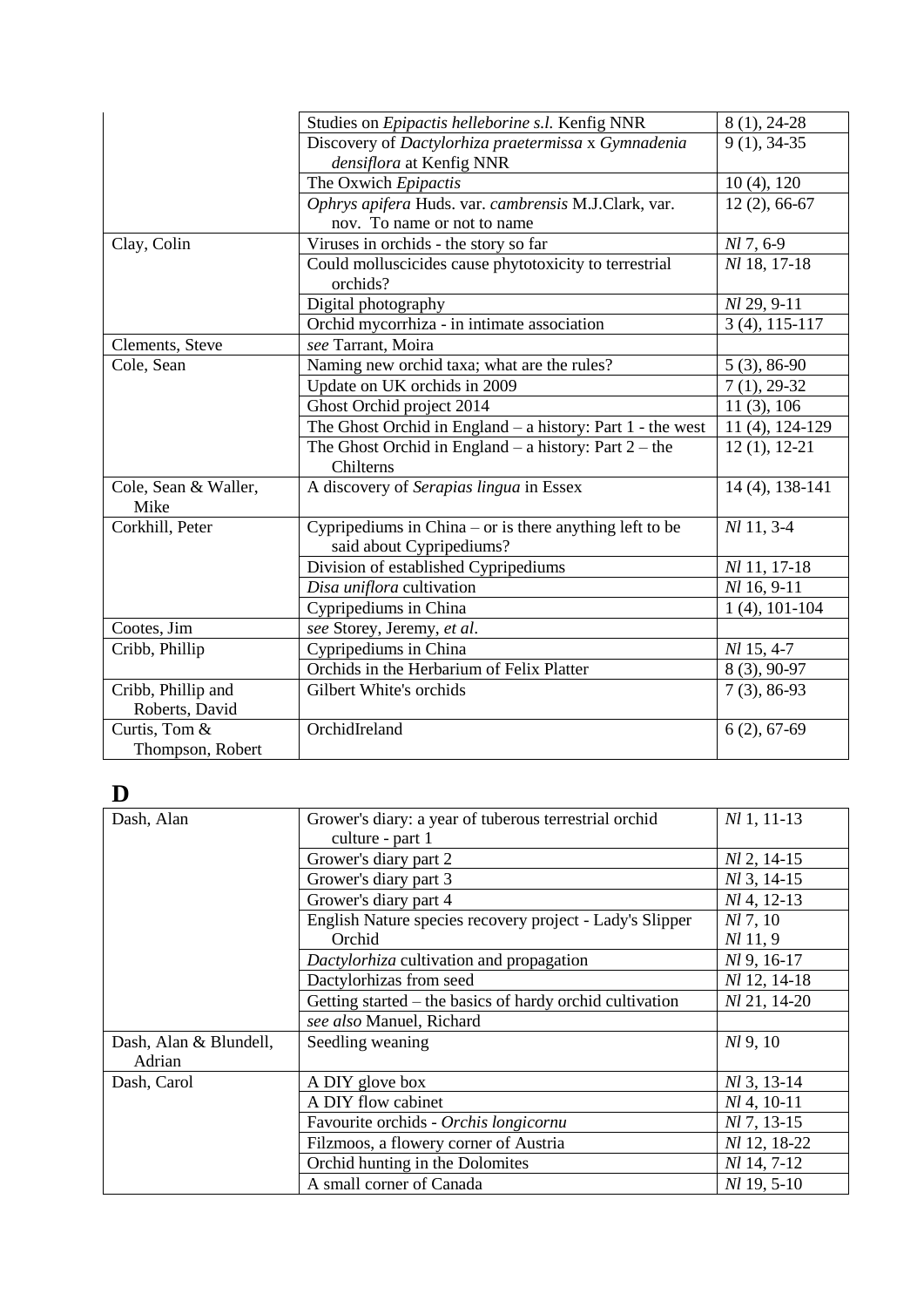| Dash, Carol & Alan | Orchid hunting in Mallorca       | $M1, 13-15$        |
|--------------------|----------------------------------|--------------------|
| Davidson, Steven   | Orchids of the North             | <i>Nl</i> 13, 7-15 |
| Dinsdale, Kay      | A year in the life of two fields | $Nl$ 25, 14-16     |
| Dives, David       | An orchid verge in Essex         | $14(2), 60-62$     |
| Donnison-Morgan,   | Site secrecy                     | 4(1), 33           |
| Derrick            |                                  |                    |
| Dryden, Kath       | Symposium on orchid culture      | <i>NL</i> 5, 12    |

# **E**

| Edwards, Lorne | Possible hybrid in Rhodes                                | $9(3), 106-107$ |
|----------------|----------------------------------------------------------|-----------------|
| Ennis, Thomas  | The quest for the Lapland Marsh Orchid in Ireland        | Nl 29, 13-14    |
|                | You're sure of a big surprise                            | $4(1), 31-32$   |
|                | Occurrence of Dactylorhiza purpurella var. cambrensis in | 8 (4), 127-132  |
|                | <b>Ireland</b>                                           |                 |
|                | A cream-yellow form of the Heath Fragrant-orchid         | $12(2)$ . 41    |
|                | Gymnadenia borealis in Ireland                           |                 |
| Erskine, Peter | Hardy Orchids around the World                           | $1(3), 68-69$   |
| Evans, Jon     | Submitting entries to the Photographic Competition       | 14 (3), 92-93   |
| Evans, Neil    | How to bulk up your wintergreen orchids for free         | 13 (2), 69-71   |

#### **F**

| Fairhurst, Kath    | Some thoughts on culture medium sterilization | $Nl$ 9, 11-12   |
|--------------------|-----------------------------------------------|-----------------|
| Ferrari, Gianpiero | A visit to Abruzzo                            | $8(2), 66-69$   |
| Fielding, John     | Orchids And A Few Other Plants Of Crete       | $1(3), 70-72$   |
| Fitchett, Peter    | They are only weeds - a conservation battle   | 8 (4), 124-126  |
| Fry, Keith         | Books about British orchids - a personal view | 8 (4), 136-143  |
|                    | The orchids of Armenia and Georgia            | $14(2)$ , 49-59 |

# **G**

| Gasson, Mike  | Pale ladies                                              | $2(2), 45-51$       |
|---------------|----------------------------------------------------------|---------------------|
|               | More pale ladies                                         | 2(3), 80            |
|               | Suffolk roadside nature reserves                         | $3(3), 84-85$       |
|               | Dactylorhiza incarnata at Holme Dunes                    | $4(2), 58-59$       |
|               | Ophrys x royanensis and other Ophrys insectifera hybrids | $5(2), 54-58$       |
|               | Monster at the Plant Show                                | $7(3), 82-84$       |
|               | Lost Ladies – does it matter?                            | $9(1), 15-17$       |
|               | Something – further thoughts on rare orchid conservation | $10(1), 33-35$      |
|               | Pollination in the Early-purple Orchid                   | $10(2)$ , 60-66     |
|               | HOS field trip for Norfolk Fen Orchids                   | $11(3), 103-105$    |
|               | Another site for Ophrys apifera var. cambrensis          | 13(2), 71           |
| Gay, Alfred   | Further notes on <i>Orchis purpurea</i> herbivory and    | $10(1), 12-16$      |
|               | conservation                                             |                     |
| Gelder, Roger | Orchids of the eastern USA                               | $Nl$ 11, 5-6        |
| Gendle, Alan  | Cumbria's orchids, habitats & hybrids                    | $1(4)$ , 94-98      |
|               | Unusual Epipactis on the Cumbrian limestone              | $3(1), 20-21$       |
|               | Conservation find                                        | $6(4)$ , 141        |
|               | Identifying hybrid orchids                               | $9(2), 41-48$       |
|               | Hybrid orchid new to the UK in Cumbria                   | $10(4)$ , $128-129$ |
|               | Mistaken identification                                  | 11(2), 55           |
|               | Orchid hunting in NW Greece (part 1)                     | $13(2), 65-68$      |
|               | North West Greece 2012 part 2                            | 13 (3), 104-107     |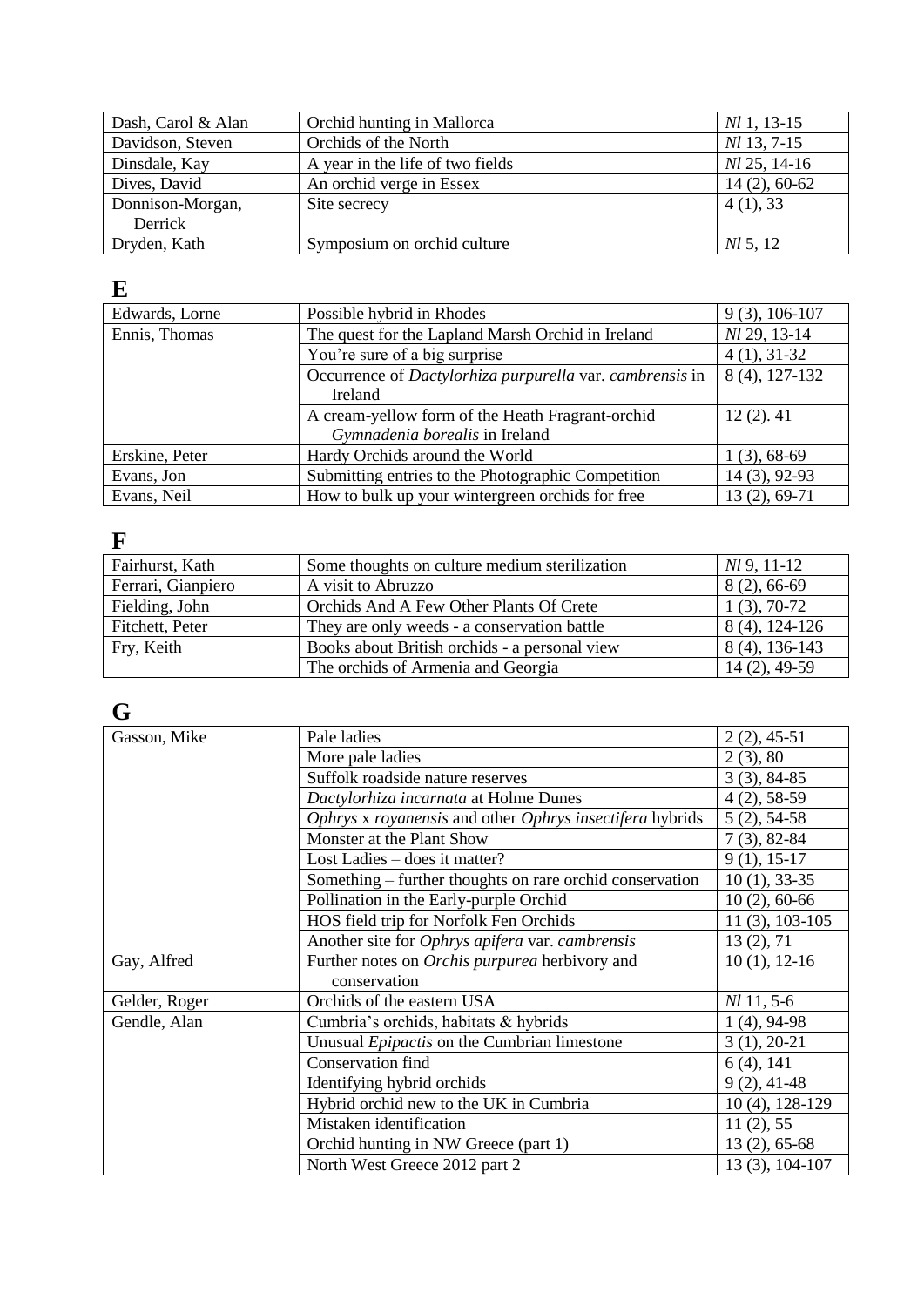| Gilbert, Roger         | see Bailey-Wood, Roy                                |                  |
|------------------------|-----------------------------------------------------|------------------|
| Giles, Graham          | Dactyloglossum                                      | 2(1), 21         |
|                        | My New Zealand trip in 2010                         | $8(3), 84-86$    |
| Goodfellow, Graham     | Drakensberg 2007, part 1                            | $5(3), 81-86$    |
|                        | Drakensberg 2007, part 2                            | $5(4)$ , 120-127 |
| Gulliver, Richard $\&$ | Orchid conservation activities on the Isle of Islay | $3(3), 86-88$    |
| <b>Mavis</b>           |                                                     |                  |

### **H**

| Haggar, John          | A visit to Gotland                                         | Nl 11, 12-14              |
|-----------------------|------------------------------------------------------------|---------------------------|
|                       | Letter - A medium for growing orchids                      | Nl 22, 12-14              |
|                       | The Early Marsh Orchid (Dactylorhiza incarnata) in         | Nl 27, 4-9                |
|                       | Northern Europe - Part I                                   |                           |
|                       | Cultivation of Dactylorhiza and related genera             | Nl 27, 15-18              |
|                       | The Early Marsh Orchid (Dactylorhiza incarnata) in         | Nl 29, 17-22              |
|                       | Northern Europe - Part II                                  |                           |
|                       | The Early Marsh Orchid in Northern Europe: III The         | $1(1), 18-23$             |
|                       | British and Irish Fen, Marsh and Bog forms                 |                           |
|                       | The Early Marsh Orchid (Dactylorhiza incarnata) in         | $2(2), 51-59$             |
|                       | Northern Europe: V Red Flowers And Dune Forms              |                           |
|                       | The Early Marsh Orchid in Northern Europe: VI The          | $2(4)$ , 116-124          |
|                       | significance of yellow flowers                             |                           |
|                       | The Early Marsh Orchid in Northern Europe: VII The         | $4(2), 52-58$             |
|                       | nominate variety                                           |                           |
|                       | An intergeneric cross between Serapias and Ophrys          | 3(3), 79                  |
|                       | Propagating orchids from seed from an amateur's            | $9(2)$ , 59-66            |
|                       | perspective                                                |                           |
|                       | See also Malmgren Svante                                   |                           |
| Haggar, John &        | Much ado about almost nothing? Part one                    | $9(3), 85-90$             |
| Malmgren Svante       |                                                            |                           |
| Harbron, Nigel & Lois | Mullagh More orchids                                       | $3(2), 54-56$             |
|                       | Cambrensis in Cumbria                                      | $4(2), 65-68$             |
|                       | Orchis mascula – observations and questions                | $9(1), 19-21$             |
|                       | An interesting hybrid                                      | $12(4)$ , 142-            |
| Harcourt Davies, Paul | Orchids of Apulia Part 1                                   | $Nl$ 2, 15-18             |
|                       | Orchids of Apulia Part 2                                   | $Nl$ 3, 15-16             |
|                       | In search of Holy Grails - a tale of two species           | Nl 12, 22-27              |
|                       | Steven's orchids                                           | $5(3), 91-95$             |
|                       | Cyprus days                                                | $5(4)$ , 127-133          |
|                       | Italian orchid year 2008 - annus pretty blooming mirabilis | $6(1), 14-22$             |
|                       | Italy: by the seaside                                      | $6(3), 100-105$           |
|                       | Elba, boars and chestnuts                                  | $6(4)$ , 130-136          |
|                       | Ghost tales                                                | $7(1), 15-19$             |
|                       | Gargano - Europe's finest natural rockery                  | $\overline{7}$ (2), 54-62 |
|                       | Gargano – further findings and musings                     | $7(3), 103-106$           |
|                       | What's in a face                                           | $9(2), 51-58$             |
|                       | Sicily                                                     | $10(4)$ , $130-142$       |
| Hardwick, Carl        | Cypripediums                                               | $Nl$ 9, 9-10              |
|                       | The cultivation of Coeloglossum viride                     | Nl 15, 17                 |
|                       | Growing <i>Ophrys</i> , a waiting game                     | Nl 22, 6-9                |
| Harrap, Simon         | The Princes Risborough helleborines                        | $6(2), 64-67$             |
| Havers, Bill          | Response to Carl Hardwick on growing Ophrys                | Nl 23, 11-12              |
|                       |                                                            |                           |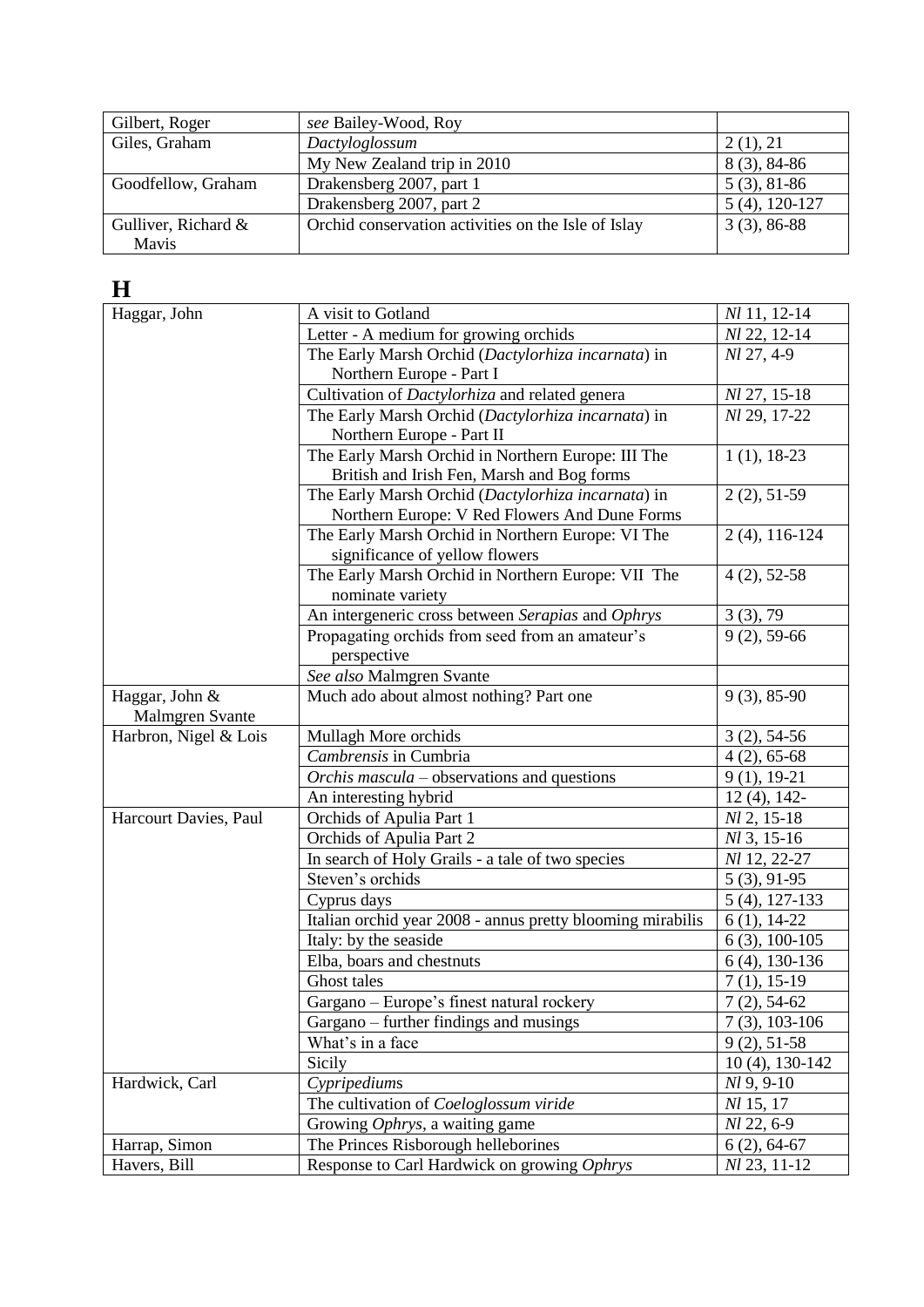| Haywood, Norman      | A tale of two field trips                                           | Nl 14, 13-14     |
|----------------------|---------------------------------------------------------------------|------------------|
| Heys, Tony           | The B1 fungus is a Ceratobasidium                                   | $9(3), 93-97$    |
|                      | An orchid mini-meadow                                               | $14(2), 44-48$   |
| Hill, Jim            | HOS 1997 field trip to Cyprus                                       | $Nl$ 5, 6-11     |
|                      | Symbiotic culture of hardy orchid seedlings                         | $Nl$ 5, 14-16    |
|                      | Australian terrestrial orchids                                      | $1(3), 81-85$    |
| Hogg, Richard        | Some observations on Dactylorhiza fuchsia x                         | 11 (3), 93-96    |
|                      | Gymnadenia conopsea hybrids found in the Chilterns                  |                  |
|                      | The orchids of Blackpool and Beanrig Mosses,                        | 14 (3), 89-92    |
|                      | Selkirkshire                                                        |                  |
| Horsman, Frank       | Observations on the Hebridean Marsh-orchid in the Outer<br>Hebrides | $8(2), 44-47$    |
| Hughes, Diana        | Three steps behind an orchid anorak                                 | $4(3), 95-99$    |
| Hughes, Tony         | A layman's interpretation of gene sequencing                        | Nl 10 12-19      |
|                      | Serapias and other bastards                                         | $Nl$ 11, 6-8     |
|                      | Field trip report to BBONT reserves, 22 May 1999                    | Nl 13, 24-25     |
|                      | Who needs agar?                                                     | Nl 14, 16-17     |
|                      | In the bog                                                          | Nl 23, 8-9       |
|                      | Flower-hunting in the Algarve                                       | $Nl$ 25, 8-11    |
|                      | Who needs $agar? - part 2$                                          | Nl 28, 21        |
|                      | <b>British Ophrys oddities</b>                                      | $1(4)$ , 111-113 |
|                      | Following footsteps in the Vercors                                  | $1(1), 8-10$     |
|                      | Growing orchids in the garden, Part 1                               | 2(3), 75         |
|                      | Orchid photography                                                  | $1(2), 55-58$    |
|                      | Orchid photography - Part 2: The whole plant                        | $1(3), 72-74$    |
|                      | Orchids of Sicily                                                   | $1(4)$ , 98-101  |
|                      | Pollination of European orchids - Part 1                            | $3(2), 39-44$    |
|                      | Pollination of European orchids - Part 2                            | $3(3), 89-94$    |
|                      | Beetlemania                                                         | $4(3), 88-90$    |
|                      | Springtime in Corsica                                               | $7(2), 62-71$    |
|                      | "Not-always-black" Vanillas!                                        | 8 (1), 30-34     |
|                      | Hybrid speculation                                                  | $12(1), 30-35$   |
| Hughes, Tony & Diana | A few orchid sites in the Dolomites                                 | $M$ 3, 3-4       |
|                      | Orchid hunting on Rhodes                                            | Nl 4, 13-20      |
|                      | HOS field trip to North Dorset, 8th June 1997                       | $Nl$ 6, 4-7      |
|                      | A glorious day in spite of rain                                     | Nl 18, 7-9       |

# **I, J**

| Jannink, Mark and Rich,   | Ghost Orchid rediscovered in Britain after 23 years    | $7(1), 14-15$      |
|---------------------------|--------------------------------------------------------|--------------------|
| Tim                       |                                                        |                    |
| Jenkinson, Martin         | Orchids of Southern England – ecology and conservation | <i>Nl</i> 17, 7-10 |
| Jenkinson, Martin, et al. | Conservation panel discussion                          | Nl 17, 13-14       |
| Johnson, David            | Herbivore pressure on orchid populations – nippers     | $9(1), 14-15$      |
|                           | revisited                                              |                    |
| Johnson, Nigel &          | Orchids of the Kandersteg area                         | Nl 27, 19-20       |
| Gwynne                    |                                                        |                    |
| Jordan, Stan              | Site secrecy                                           | $4(1), 32-33$      |
|                           | Orchid observations: Epipactis helleborine             | $4(3), 104-106$    |
|                           | An unusual floral mutant of the Common Spotted-orchid  | $5(1), 26-27$      |
|                           | How did "Young's Helleborine" originate?               | $5(2), 58-60$      |
|                           | Yet another article on Bee Orchid variants             | $10(3)$ , 89-91    |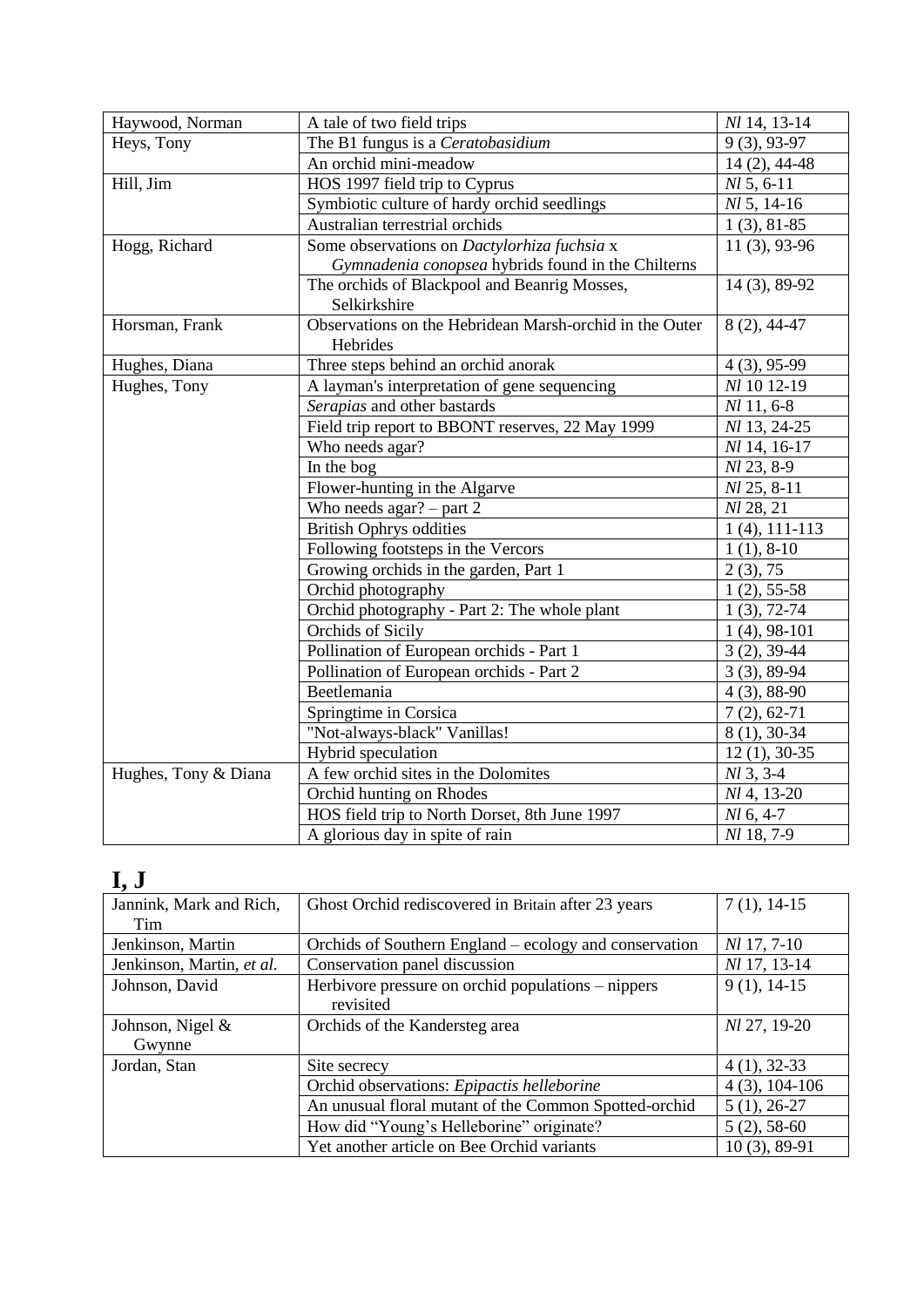## **K**

| Kempster, Robert         | A note on the Fly x Bee hybrids           | $3(1), 26-27$       |
|--------------------------|-------------------------------------------|---------------------|
| Kergon, Linda            | Reintroduction of Orchis ustulata         | <i>NI</i> 5, 23-24  |
| Kindred, Alan            | Step softly: environmental stewardship    | $3(2)$ , 44-46      |
| Kreutz, Karel            | Update on British orchids                 | $5(1), 11-16$       |
| Kreutz, Karel & Scraton, | Contributions to the orchids of Cyprus    | <i>NI</i> 28, 11-15 |
| Pam                      |                                           |                     |
| Kreutz, Karel & Spencer, | In the footsteps of Renz: orchids in Iran | $8(1), 12-24$       |
| John                     |                                           |                     |

### **L**

| La Croix, Isobyl    | Dactylorhiza blight                                      | $7(4)$ , 117-118    |
|---------------------|----------------------------------------------------------|---------------------|
| Laney, Brian        | Orchid hunting in the UK                                 | Nl 23, 5-6          |
| Laney, Brian & Paul | Ophrys apifera (Bee Orchid) in Ayrshire (VC75)           | 1(2), 43            |
| Stanley             |                                                          |                     |
| Lang, David         | <b>Orchids of Sussex</b>                                 | $2(3), 73-74$       |
| Larter, Derek       | Are the nippers badgers or birds?                        | $5(1), 23-24$       |
| Laurence, Richard   | An Australian journey in search of orchids               | <i>Nl</i> 8, 13-20  |
| Leake, Jonathan     | Tripartite relationship between orchids, fungi and other | $Nl$ 15, 7-10       |
|                     | plants                                                   |                     |
|                     | Dubious dealings in the dark: Unearthing the secret life | $Nl$ 24, 8-10       |
|                     | and fungal partners of orchids in the field              |                     |
| Lewis, Les          | Some orchid forays from Geneva                           | <i>Nl</i> 20, 13-20 |
|                     | Some orchid forays from Kyrenia, North Cyprus            | Nl 24, 10-13        |
|                     | Dune forms of Epipactis helleborine at Kenfig            | Nl 28, 15-17        |
|                     | Orchid hunting around Geneva                             | 2(1), 8             |
|                     | Unusual forms of the Fly Orchid Ophrys insectifera       | $2(3), 81-88$       |
|                     | Some new discoveries on the Greek island of Chios        | $3(4)$ , 101-103    |
|                     | Naming new orchid taxa - a reply but not an answer       | $5(4)$ , 138-143    |
|                     | A Southern France miscellany                             | $6(2)$ , 48-52      |
|                     | Mallorca, March-April 2015                               | 14 (4), 114-120     |
|                     | see also Mackie, Simon                                   |                     |
|                     | see also Taylor, Mike                                    |                     |
| Lewis, Les and John | Rediscovery of Epipactis cambrensis at Kenfig NNR        | $2(2), 48-51$       |
| Spencer             |                                                          |                     |
| Light, Marilyn      | Disas in the wild and in cultivation                     | $3(2), 47-49$       |

## **M**

| Macadam, Craig       | see Sexton, Roy                                     |                  |
|----------------------|-----------------------------------------------------|------------------|
| Mackie, Simon,       | Ophrys apifera var. botteronii in Britain           | $8(3), 79-83$    |
| Mielcarek, Richard & |                                                     |                  |
| Lewis, Les           |                                                     |                  |
| McCartney, David     | Notes on <i>Dactylorhiza hatagirea</i> (D. Don) Soó | $7(3)$ , 84-85   |
| Malmgren, Svante     | Response to John Haggar on orchid media             | $Nl$ 23, 10-11   |
|                      | Growing Ophrys downstairs                           | Nl 24, 15-18     |
|                      | On the origin of <i>Ophrys</i> species              | $1(3), 74-81$    |
|                      | Are there 25 or 250 Ophrys species?                 | $5(3), 95-100$   |
| Malmgren Svante &    | Much ado about almost nothing? Part 2               | $9(4)$ , 121-127 |
| Haggar, John         |                                                     |                  |
|                      | Much ado about almost nothing? Part 3               | $10(1), 24-32$   |
|                      | see also Haggar, John                               |                  |
| Manuel, Richard      | Flasking forum                                      | $Nl$ 2, 4-9      |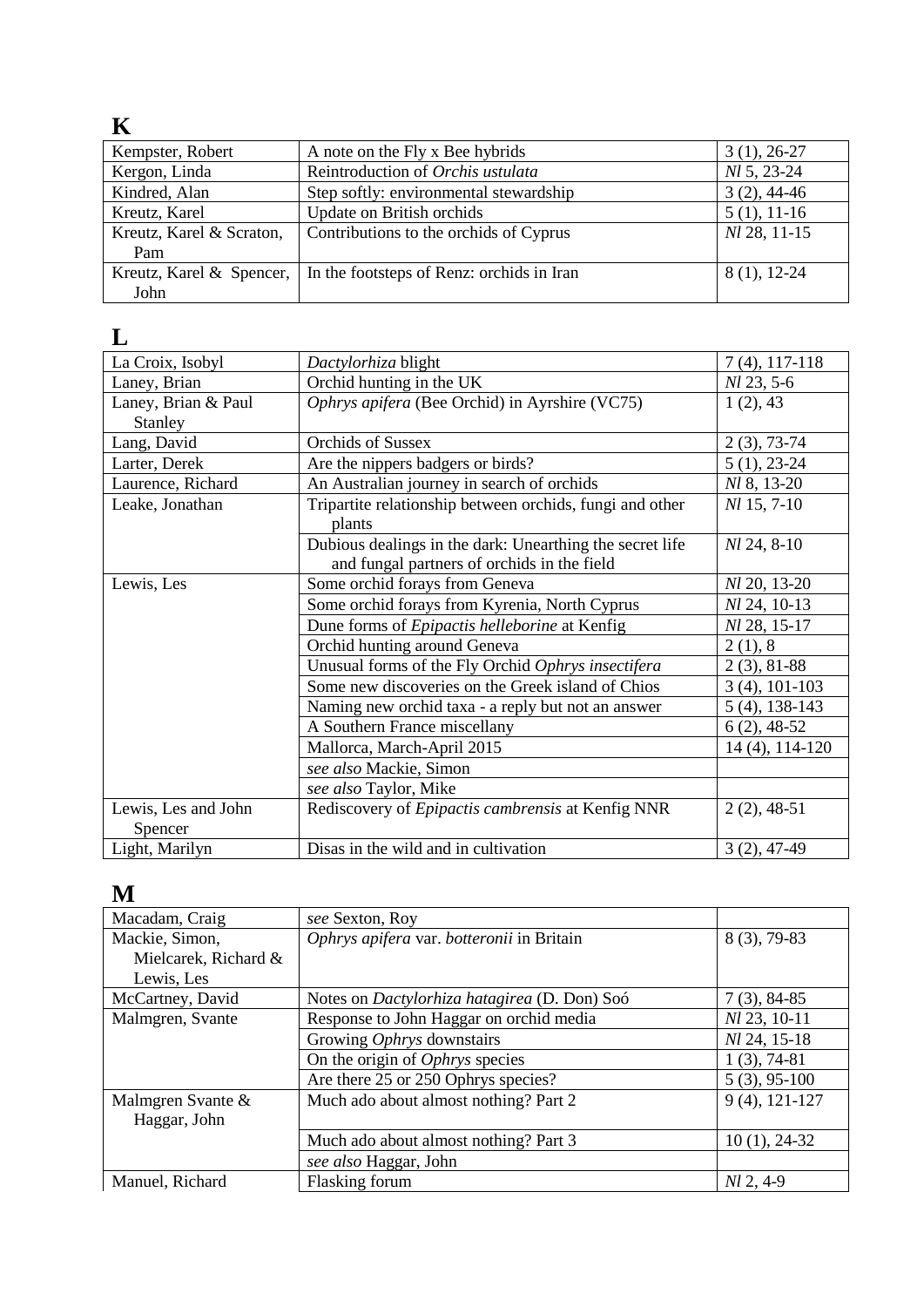|                                 | Flasking forum, Part 2                                 | $Nl$ 3, 10-13      |
|---------------------------------|--------------------------------------------------------|--------------------|
|                                 | Flasking forum - weaning from culture without fungus   | $Nl$ 4, 6-10       |
|                                 | Flasking forum, Part 4                                 | NI 5, 19-23        |
|                                 | Flasking forum, Part 4, correction                     | $Nl$ 6, 8          |
|                                 | Favourite orchids - Orchis laxiflora, the lax flowered | Nl 6, 16-17        |
|                                 | orchid                                                 |                    |
|                                 | Seedling growth - the rhythm method - flasking forum   | Nl 8, 6-7          |
|                                 | Part 5                                                 |                    |
|                                 | Cultivation of Mediterranean orchids                   | Nl 8, 12-13        |
|                                 |                                                        | $Nl$ 10, 9-11      |
|                                 | Orchids in Sicily                                      | $Nl$ 9, 7-8        |
|                                 | Cultivation of Mediterranean orchids - Part 2          | $Nl$ 9, 12-16      |
|                                 | Favourite orchids - Late Spiders                       | Nl 11, 10-12       |
|                                 | What is "hardy"                                        | Nl 16, 7-9         |
|                                 | An orchidaceous bacchanalia                            | Nl 18, 10-12       |
|                                 | <b>Chemical Warfare</b>                                | Nl 21, 20-21       |
|                                 | Orchid seeds: handle with care!                        | Nl 24, 21-23       |
|                                 | The Vercors, an orchid wonderland                      | <i>Nl</i> 27, 9-12 |
|                                 | Rhodes revisited - 2002                                | Nl 27, 21-23       |
|                                 | The Vercors, an orchid wonderland - part II            | Nl 28, 8-10        |
|                                 | Aggregate scores                                       | $3(1), 25-26$      |
|                                 | Composts                                               | $2(1), 9-11$       |
|                                 | Orchids outside                                        | $2(2), 59-62$      |
| Manuel, Richard & Dash,         | Basic orchid growing                                   | Nl 13, 21-23       |
| Alan                            |                                                        |                    |
| Marshall, Keith                 | In search of wild orchids at Southport                 | $1(2), 43-45$      |
| Marks, Patrick                  | Orchid hunting in Fife                                 | Nl 18, 13-16       |
|                                 | Some interesting Scottish orchid finds                 | $2(1), 29-30$      |
| Marks, Sarah                    | Visit to New England, $24$ May $-4$ June 1999          | Nl 16, 13-15       |
|                                 | The orchid in Chinese art                              | Nl 22, 6-7         |
| Marks, Trevor                   | Second HOS overseas field trip (Crete)                 | Nl 10, 4-9         |
|                                 | Norman Heywood's nursery                               | Nl 20, 12-13       |
| Meek, Phil                      | Orchid mycorrhizal fungi and their long term storage   | Nl 2, 12-13        |
| Meijer, Ron                     | Orchids near Verdun                                    | Nl 26, 6           |
| Mielcarek, Richard              | Variation in Bee Orchids                               | $9(1), 32-33$      |
|                                 | Helleborine adventures                                 | $12(2), 51-53$     |
|                                 | Broad-leaved Helleborines with pigment deficiencies    | 12 (4), 139-141    |
|                                 | <b>Hybrid Helleborines</b>                             | $14(1), 28-31$     |
|                                 | see also Mackie, Simon                                 |                    |
| Mitchell, Caron & Robert        | Motorway madness - planting orchids alongside the A35  | Nl 26, 14-16       |
|                                 | motorway in France                                     |                    |
| Morgan, David                   | Kefalonia 6 <sup>th</sup> to 20 <sup>th</sup> May 2015 | 13 (3), 103-106    |
| Mottershead, Peter &<br>Pauline | Visit to Cyprus February 2004                          | $3(2), 51-53$      |
|                                 | Cyprus March 2005                                      | $5(2), 68-70$      |

# **N**

| <b>Richard</b><br>Nicol. | holidays<br>several<br>'esume<br>. ( ) 1<br>- IN L | Νl          |
|--------------------------|----------------------------------------------------|-------------|
| Matti<br>N11SSa          | Sweden<br>Jiand<br>- firchid-hunting<br>1n         | $-20$<br>Νl |

# **O**

| Owens, Nick & Frankie | Some observations of pollen vectors in two <i>Epipactis</i> | $92-99$ |
|-----------------------|-------------------------------------------------------------|---------|
|-----------------------|-------------------------------------------------------------|---------|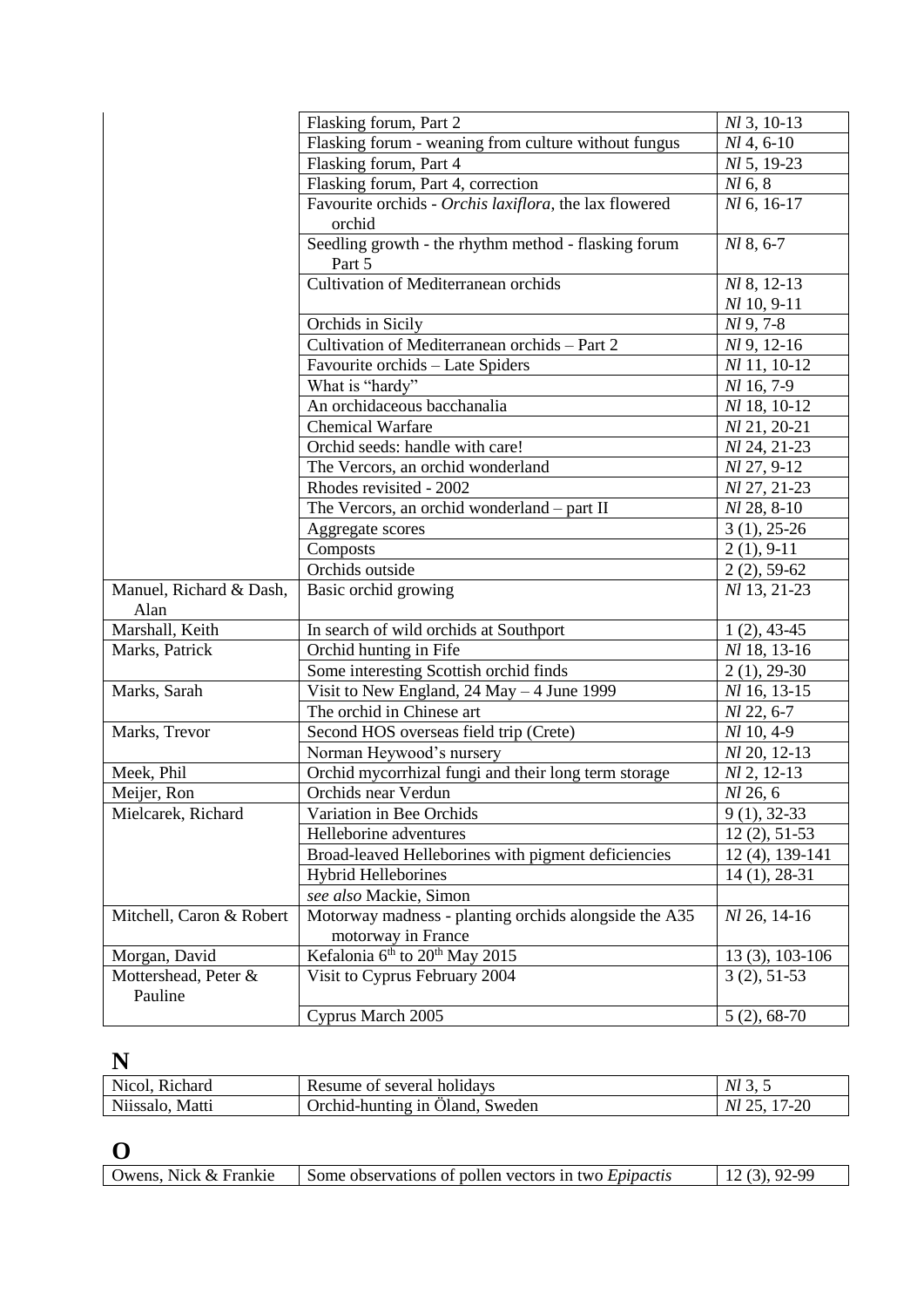# **P**

| Palmer, Irene                         | HOS visit to Downe 8 <sup>th</sup> June 2016                 | 13 (4), 133-139     |
|---------------------------------------|--------------------------------------------------------------|---------------------|
| Parfitt, Alan                         | see Sumpter, John                                            |                     |
| Parker, Sue                           | Reflections on an Algarve gem                                | 12 (4), 132-135     |
|                                       | The Sibillini Mountains - botanic and gastronomic            | $13(3), 93-100$     |
|                                       | wonderland                                                   |                     |
| Parsons, Mike                         | Orchid hunting in Florida during January and February        | Nl 11,15-17         |
|                                       | North Carolina and Tennessee 15 - 29 MAY 2002                | Nl 26, 16-22        |
|                                       | Madeira, 17-24 May 1999                                      | Nl 29, 14-17        |
|                                       | Chaos in Chios & the European Congress on Hardy              | $2(3), 90-94$       |
|                                       | Orchids                                                      |                     |
|                                       | Fakahatchee Strand State Preserve & Corkscrew                | $1(4)$ , 106-111    |
|                                       | Sanctuary - March 2003                                       |                     |
|                                       | Liguria & South-east France                                  | $4(2), 111-115$     |
|                                       | American native orchid Conference 2005                       | $3(2), 57-59$       |
|                                       | American native orchid Conference, Oregon 2006               | $5(1), 16-20$       |
|                                       | Florida orchid safari                                        | $5(3), 101-106$     |
|                                       | Essex orchids                                                | 6(1), 8             |
|                                       | Sicily 9th - 19th April 2008                                 | $6(1), 22-30$       |
|                                       | Corfu revisited                                              | $7(1), 20-29$       |
|                                       | Neottianthe cucculata in Poland                              | 8 (3), 87-90        |
|                                       | see also Spenser, John                                       |                     |
| Pearce, David                         | Orchid conservation on Wolstonbury Hill                      | $9(3), 99-100$      |
| Pearce, David & Stott,                | Ten years of monitoring Butterfly Orchids on                 | $14(1), 14-19$      |
| Katherine                             | Wolstonbury Hill                                             |                     |
| Peck, Mick                            | A tale of two (or more) composts                             | $3(2), 49-51$       |
| Peckham, Jim                          | Native Wild Foods: orchid conservation project -             | Nl 28, 18-20        |
|                                       | experiment no.4                                              |                     |
| Peeters, Peter                        | Crustacare Nursery $-$ a visit to the Belgian orchid nursery | Nl 19, 20-23        |
| Phillips, Ian                         | Dactylorhiza incarnata in Gotland                            | $1(1), 23-24$       |
|                                       | Odour of Himantoglossum hircinum                             | 8 (4), 133-135      |
| Phillips, Phil & Gwen                 | Our Gargano gallery                                          | $4(1), 21-29$       |
| Philpotts, Charlie                    | West Yorkshire HOS field trip 2015 and a bit more            | $13(2), 61-64$      |
|                                       | Gait Barrows field trip                                      | 13 (4), 140-141     |
| Pickersgill, Hilary                   | Orchid safari to Sardinia Spring 2015                        | $13(1), 24-34$      |
| Pickersgill, Hilary &<br><b>Steve</b> | French holiday 2013: Part 1 Aveyron                          | $11(2), 56-62$      |
|                                       | French holiday 2013: Part 2 Aude                             | $11(4)$ , $115-123$ |
|                                       | French holiday 2013: Part 3 Vercors                          | $12(2), 42-50$      |
| Pikner, Tarmo                         | Taxonomic diversity of Dactylorhiza on Saaremaa              | 9 (4), 128-143      |
|                                       | Variations of the genus Cephalanthera on Estonian island     | $11(3), 96-103$     |
|                                       | of Saaremaa                                                  |                     |
| Powell, Mike                          | Growing orchids in the open garden                           | $Nl$ 1, 7-11        |
|                                       | Show success with hardy orchids                              | Nl 16, 12-13        |
|                                       | Hardiness of "tender" orchids                                | Nl 17, 15-16        |

# **Q, R**

| Ramsey, Margaret | The species recovery programme from seed to plants in<br>the wild | <i>Nl</i> 17, 10-13 |
|------------------|-------------------------------------------------------------------|---------------------|
| Revell, Peter    | Sterilisation of culture media                                    | $Nl$ 8, 4-6         |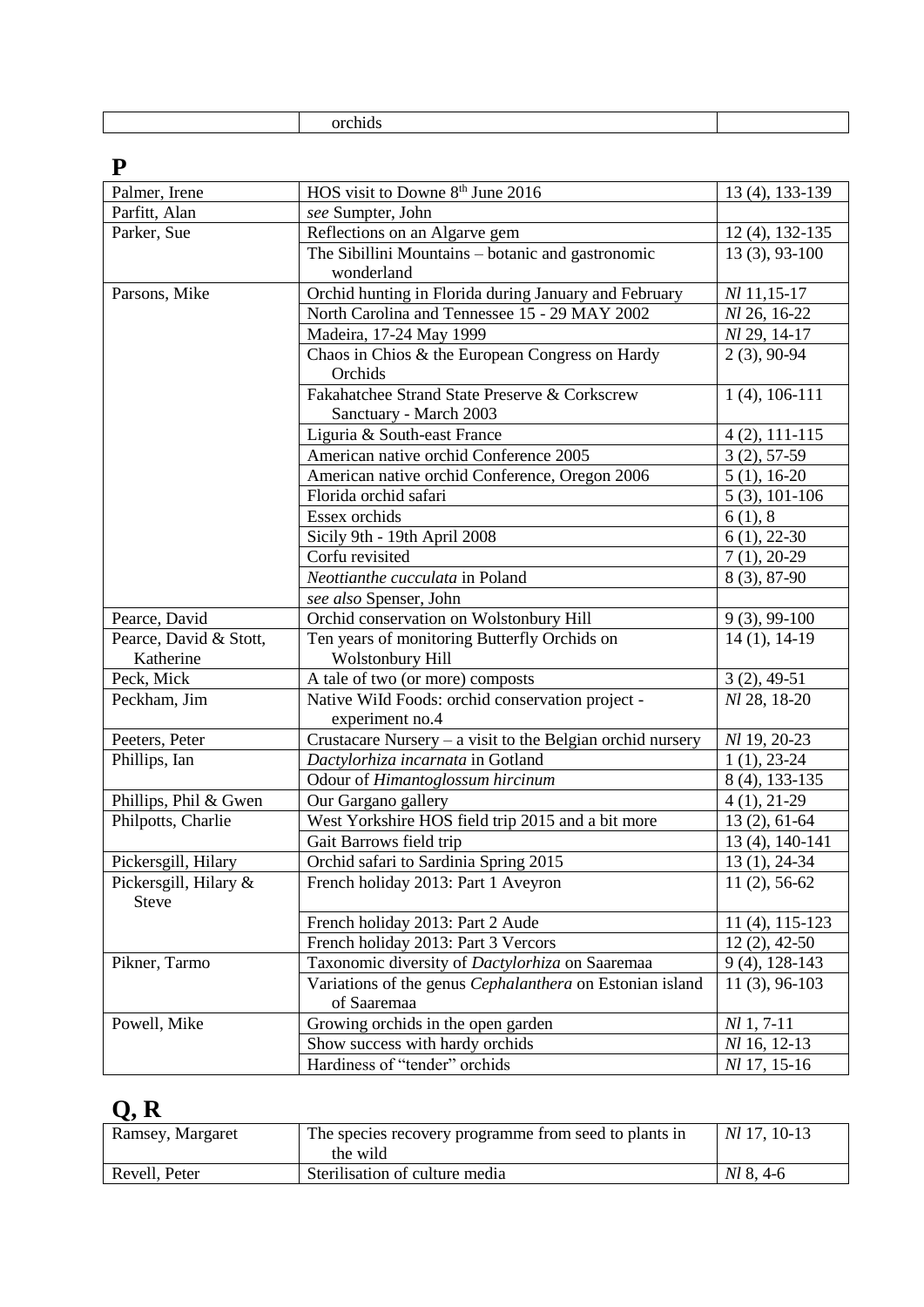| Rollinson, Geoff | Holme Valley orchids                             | <i>NI</i> 12, 30    |
|------------------|--------------------------------------------------|---------------------|
|                  | Some observations on orchids in the Holme Valley | <i>NI</i> 28, 22-23 |
| Rudall, Paula    | see Bateman, Richard                             |                     |
| Rymer, Tony      | <b>Orchids in North Yorkshire</b>                | <i>NI</i> 14, 15-16 |

### **S**

| Scott, Helen                                                    | Orchid conservation: factors affecting distribution and<br>abundance of Pyramidal and Fragrant orchids on chalk | Nl 9, 8-9        |
|-----------------------------------------------------------------|-----------------------------------------------------------------------------------------------------------------|------------------|
|                                                                 | grassland                                                                                                       |                  |
|                                                                 | Orchid conservation: what determines orchid distribution<br>and abundance?                                      | Nl 19, 1-5       |
| Scott, Peter                                                    | Propagation of tricky species of temperate orchids                                                              | $2(1), 16-20$    |
| Scraton, Pam                                                    | Response to using GPS                                                                                           | Nl 23, 12        |
|                                                                 | Re-discovery of Anacamptis papilionacea in the Republic<br>of Cyprus, 2001                                      | Nl 24, 14-15     |
|                                                                 | see also Kreutz, Karel                                                                                          |                  |
| Scrutton, Colin & Angela                                        | <b>Australian Sun Orchids</b>                                                                                   | $14(3), 81-86$   |
| Seaton, Philip                                                  | The Hardy Orchid Society seed bank and you                                                                      | $3(1), 12-18$    |
| Sexton, Roy                                                     | The moth pollinators of Greater Butterfly Orchids<br>Platanthera chlorantha in Central Scotland                 | $11(1), 14-22$   |
| Sexton, Roy, Shaw<br>Melissa, Burgess,<br>Suzanne &             | Broad-leaved Helleborines in Central Scotland                                                                   | 13 (3), 88-92    |
| Shaw Melissa                                                    | see Sexton, Roy                                                                                                 |                  |
| Sheasby, Peter                                                  | Orchid photography - my way                                                                                     | $1(4)$ , 105     |
| Sleep, Darren                                                   | Dactylorhiza report update                                                                                      | $Nl$ 4, 4-6      |
| Smith, Alan                                                     | An uncommon hybrid - Hebridean Spotted-orchid x Frog<br>Orchid                                                  | $12(2), 71-72$   |
| Smith, Phil, Elinor &<br>Adam                                   | Right on our doorstep!                                                                                          | $14(2), 70-71$   |
| Smyth, Mark                                                     | A new Dactylorhiza mutation                                                                                     | 8(2), 70         |
| Spencer, John                                                   | Chasing ghosts                                                                                                  | $3(1), 22-24$    |
|                                                                 | The best Greek "island"? A Peloponnese circuit                                                                  | $3(4), 118-127$  |
|                                                                 | Spain part 1: Cuenca                                                                                            | $4(4), 121-127$  |
|                                                                 | A hyperchromic Dactylorhiza praetermissa                                                                        | $4(4)$ , 128     |
|                                                                 | West Country inbreeding: the Avon Ophrys apifera var.<br>trollii                                                | 5(1), 25         |
|                                                                 | Spain part 2: Picos de Europa                                                                                   | $5(2), 60-67$    |
|                                                                 | A trip to Israel                                                                                                | 6 (4), 122-129   |
|                                                                 | Chlorophyll deficient Epipactis helleborine                                                                     | $11(1), 24-25$   |
|                                                                 | see also Kreutz, Karel, Lewis, Les                                                                              |                  |
| Spenser, John,<br>Thompson, Robert<br>and Parsons, Mike         | Croatia: land of the falling lakes                                                                              | $7(4)$ , 134-143 |
|                                                                 | Central Apennines – May $16th$ to $25th$ 2011                                                                   | $9(1), 22-32$    |
| Sprunger, Samuel                                                | From maize fields to orchid meadows - the restoration of<br>meadows in the Ajoie in the Swiss Jura              | $8(2), 60-65$    |
| Stanley, Paul                                                   | see Laney, Brian                                                                                                |                  |
| Storey, Jeremy, Brown<br>Andrew, Tiong,<br>George & Cootes, Jim | Orchid conservation initiatives in Western Australia: the<br>adopt an orchid project (ADORP)                    | $10(3)$ , 95-103 |
| Stowe, Jean                                                     | A tour with Wildlife Travel                                                                                     | 5 (4), 133-135   |
| Sumpter, John                                                   | More on books about British orchids                                                                             | 11(1), 34        |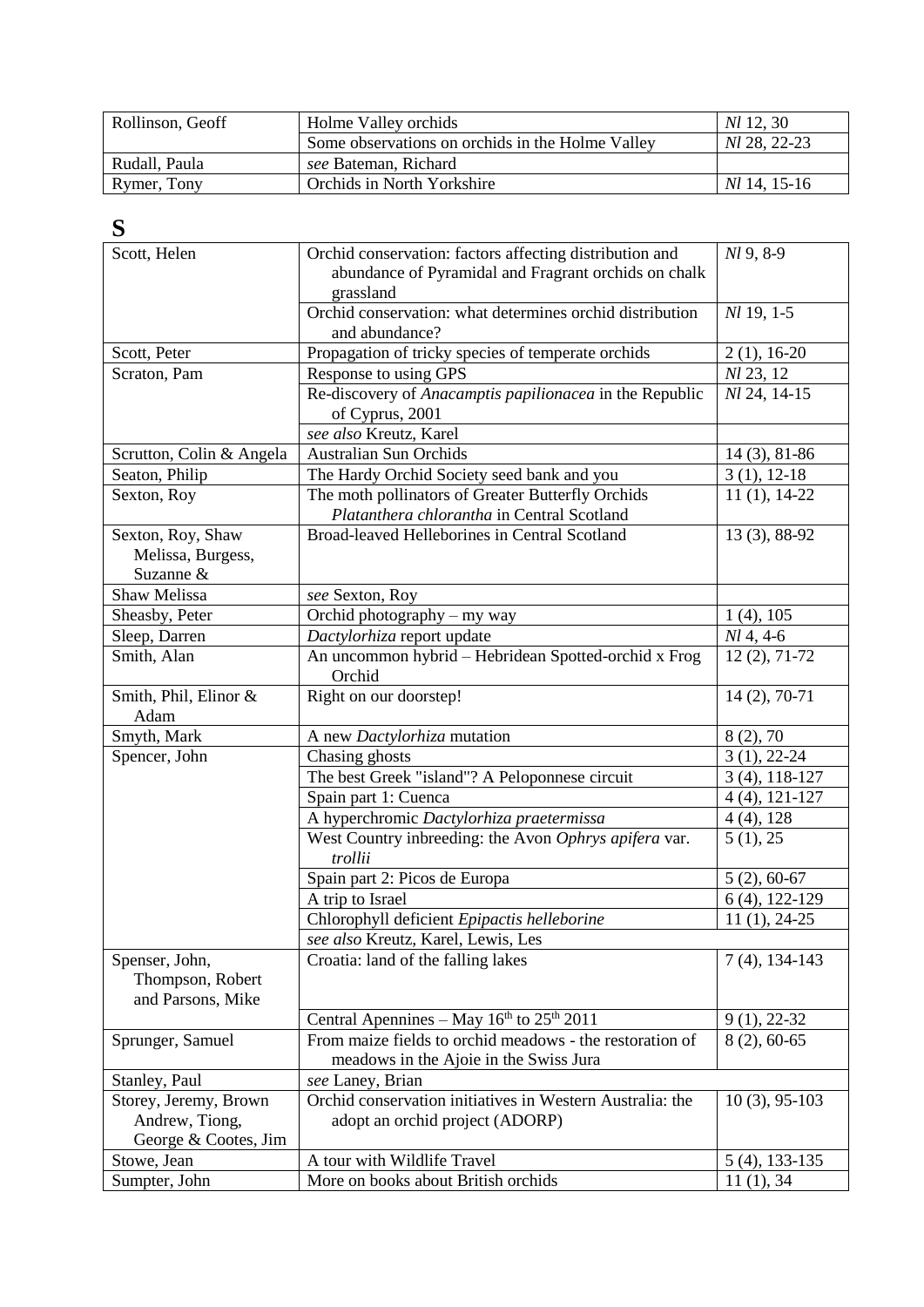|      | Sumpter, John & Parfitt,   Response to "Much ado about almost nothing? Part 3" | $10(3), 105-107$ |
|------|--------------------------------------------------------------------------------|------------------|
| Alan |                                                                                |                  |

**T**

| Tarrant, Moira          | Members Ask (one)                                         | Nl 17, 22         |
|-------------------------|-----------------------------------------------------------|-------------------|
|                         | Growing hardy orchids $-1$ Moira Tarrant talks to Steve   | $13(3), 81-87$    |
|                         | <b>Clements</b>                                           |                   |
|                         | Growing hardy orchids $-2$ Moira Tarrant talks to         | $14(1), 20-26$    |
|                         | Michael Powell                                            |                   |
| Tarrant, Simon          | Orchid hunting by car                                     | $M_3, 4-5$        |
|                         | Orchids on the internet                                   | Nl, 16, 16-18     |
|                         | Samos - an orchid holiday                                 | Nl 15, 12-16      |
|                         | Another visit to Gotland                                  | Nl 17, 17-21      |
|                         | Managing a raised bed for orchids                         | Nl 20, 22         |
|                         | Using satellite technology to locate orchids              | Nl 22, 17-18      |
|                         | Orchid hunting on Saaremaa                                | 8 (3), 100-106    |
| Talbot, Maren           | Marsh orchids on Moorend Common                           | $2(4)$ , 124-125  |
|                         | Pleione culture                                           | $3(1), 18-19$     |
| Taylor, Mike & Lewis,   | The orchids of Chios                                      | $4(4)$ , 129-137  |
| Les                     |                                                           |                   |
| Taylor, Stewart         | Flowerfield: a wonderful orchid meadow and a new          | $14(2), 64-69$    |
|                         | location for the hybrid orchid Pseudorchid albida x       |                   |
|                         | Dactylorhiza maculata (x Pseudorhiza bruniana             |                   |
|                         | (Brügger) P.F. Hunt)                                      |                   |
| Temple, Bill            | Orchids on the internet                                   | Nl, 8, 20-21      |
|                         | Conservation project news                                 | <i>Nl</i> 11, 9   |
|                         | Orchid and sightseeing tour of the west coast of USA      | Nl 18, 5-7        |
|                         | Orchid conservation                                       | Nl 26, 22         |
|                         | Looking for orchids in NW Greece                          | Nl 29, 7-9        |
|                         | America 2004                                              | $2(1), 23-25$     |
|                         | Growing orchids in the garden, Part 2                     | $2(3), 76-78$     |
|                         | Mycorrhizal specificity and function in mycoheterotrophic | $2(2), 43-45$     |
|                         | plants                                                    |                   |
|                         | Conservation report and news                              | $3(3), 69-70$     |
|                         | Slugs & Snails                                            | $4(1), 30-31$     |
|                         | Site secrecy                                              | 4(2), 64          |
|                         | A holiday in a long thin country                          | $5(2), 47-53$     |
|                         | Conservation news                                         | 5(3), 106         |
|                         | Comment on Hartslock hybrids                              | 8(1), 6           |
|                         | Conservation $-2011$ update                               | 9(2), 68          |
|                         | Growing Marsh Helleborines in a garden                    | $13(1), 34-35$    |
|                         | Chlorophyll free plants of White Helleborine              | $13(3), 107-108$  |
| Temple, Sylvia          | Orchid magic                                              | Nl 16, 15-16      |
| Thompson, Robert        | see Spenser, John                                         |                   |
| Tiong, George & Cootes, | Bushfires and orchids in Australia                        | $12(3), 100-108$  |
| Jim                     |                                                           |                   |
| Tiong, George &         | Orchid conservation in Australia: The grim tale of the    | 14 (4), 123-129   |
| Lamont, Graeme          | Sunshine Diuris (Diuris fragrantissima)                   |                   |
| Tiong, George           | see Storey, Jeremy, et al.                                |                   |
| Trudgill, Dave          | Dactylorhiza blight and its spread                        | $12(2), 68-70$    |
|                         | Modelling orchid spread indicates a helping hand is       | $12(4)$ , 124-131 |
|                         | needed                                                    |                   |
|                         | Longevity $-$ a key factor in orchid population dynamics  | 13 (4), 126-133   |
|                         |                                                           |                   |